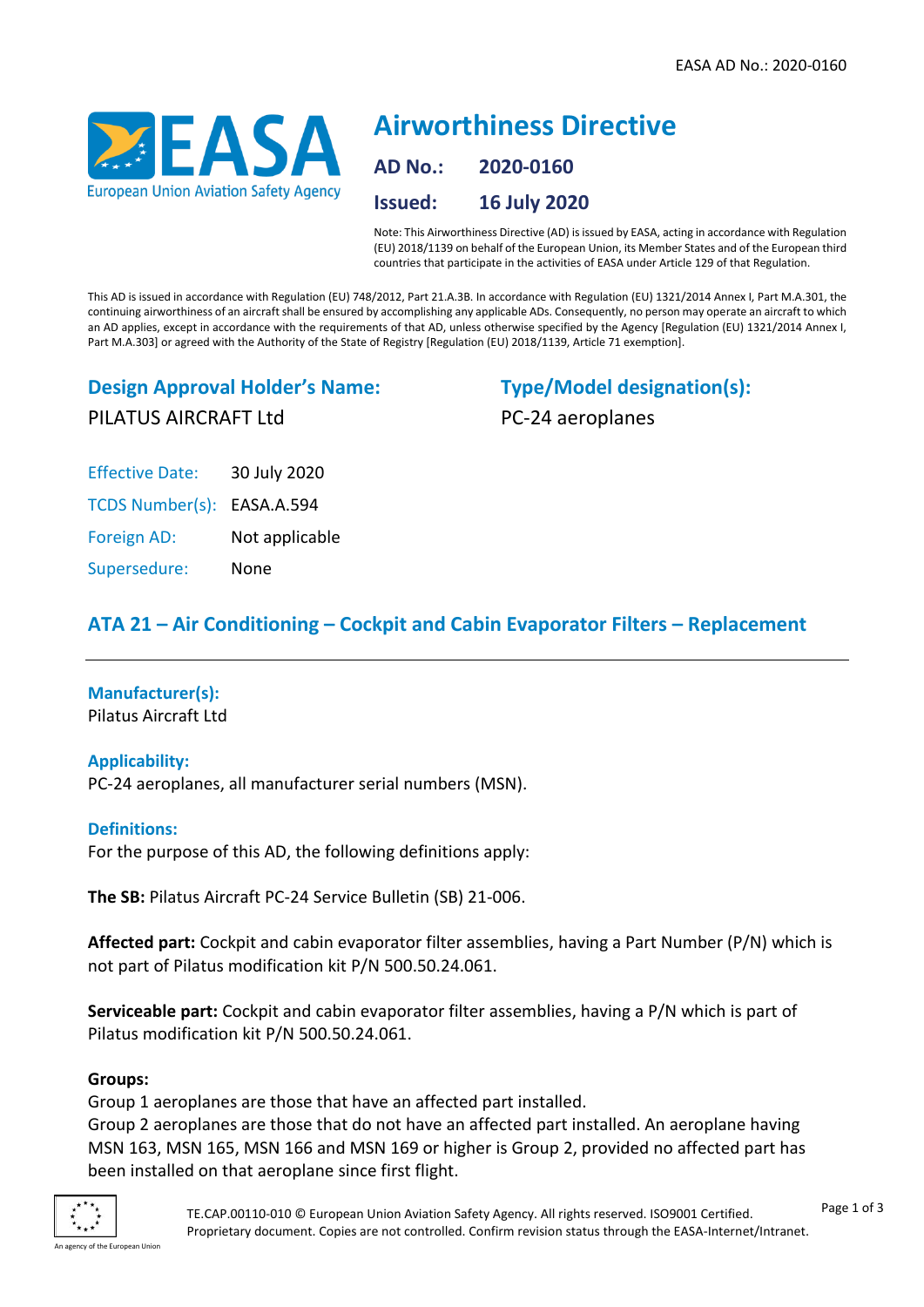#### **Reason:**

An occurrence was reported where, during production, cockpit and cabin evaporator filters were installed on some PC-24 aeroplanes, which were not the proper parts for the affected configuration.

This condition, if not corrected, could degrade the fire retardant properties of the filters, possibly resulting in an increase in smoke in the cockpit/cabin in case of electrical heater over-temperature.

To address this potential unsafe condition, Pilatus issued the SB to provide replacement instructions.

For the reason described above, this AD requires replacement of affected parts with serviceable parts, as defined in this AD, and prohibits (re-)installation of affected parts.

#### **Required Action(s) and Compliance Time(s):**

Required as indicated, unless accomplished previously:

#### **Replacement**:

(1) For Group 1 aeroplanes: Within 4 months after the effective date of this AD, replace each affected part with a serviceable part in accordance with the instructions of the SB.

#### **Parts installation**:

- (2) Do not install an affected part on any aeroplane, as required by paragraph (2.1) or (2.2) of this AD, as applicable.
	- (2.1) For Group 1 aeroplanes: After replacement of each affected part on an aeroplane as required by paragraph (1) of this AD.
	- (2.2) For Group 2 aeroplanes: From the effective date of this AD.

#### **Ref. Publications:**

Pilatus Aircraft PC-24 SB 21-006 original issue dated 03 April 2020.

The use of later approved revisions of the above-mentioned document is acceptable for compliance with the requirements of this AD.

#### **Remarks:**

- 1. If requested and appropriately substantiated, EASA can approve Alternative Methods of Compliance for this AD.
- 2. This AD was posted on 17 June 2020 as PAD 20-095 for consultation until 15 July 2020. No comments were received during the consultation period.
- 3. Enquiries regarding this AD should be referred to the EASA Programming and Continued Airworthiness Information Section, Certification Directorate. E-mail: [ADs@easa.europa.eu.](mailto:ADs@easa.europa.eu)
- 4. Information about any failures, malfunctions, defects or other occurrences, which may be similar to the unsafe condition addressed by this AD, and which may occur, or have occurred on